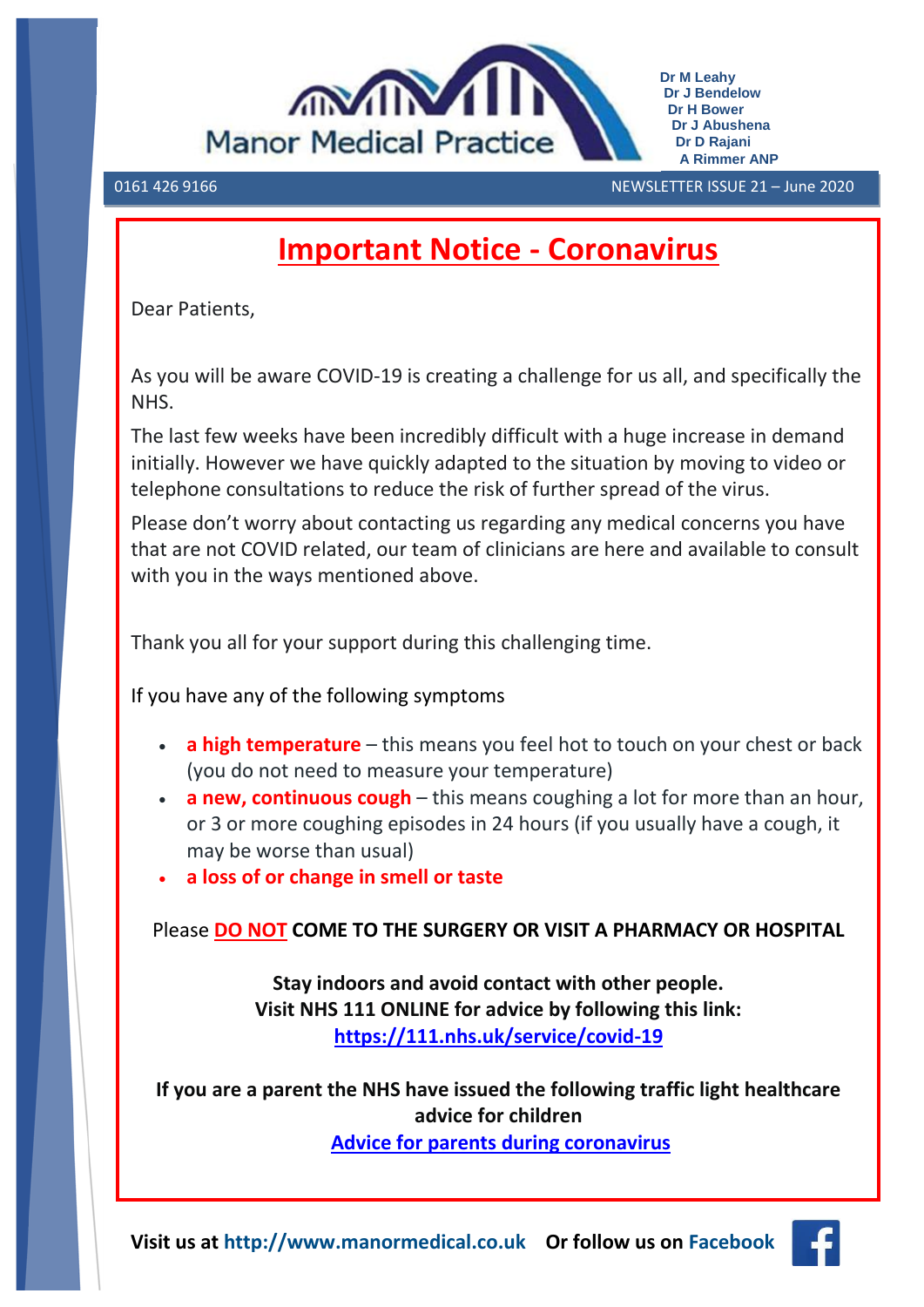

0161 426 9166 NEWSLETTER ISSUE 21 – JUNE 2020  **A Rimmer ANP**

**Dr M Leahy Dr J Bendelow Dr H Bower Dr J Abushena Dr D Rajani**



# **Push Doctor – GP Video Consultations**

We are pleased to announce that Push Dr. is now live & we are able to offer patients the option of seeing a GP via a video chat from your laptop, smartphone or tablet

Appointments must be made with a member of our reception team, who will send you a link to access the consultation

All of the GPs employed by Push Dr are trained in the NHS, registered with the General Medical Council (GMC) and work as general practitioners (GPs).

They can help with almost everything your regular GP could in a physical surgery and can issue prescriptions, sick notes & referrals.

To use this service you must be over 18, hold a valid photo ID & have a good 4G or Wi-Fi connection

For more information and to see a list of the conditions Push Dr. can treat please visit

<https://www.pushdoctor.co.uk/>



# **Get Active with One You – Couch to 5k**

Around 40% of all deaths in England are related to everyday habits and behaviours – such as eating too much unhealthy food, drinking too much alcohol, not being active enough or continuing to smoke. They also cost the NHS more than £11 billion every year.

Public Health England are working in partnership with BBC Get Inspired, Sport England and London Sport to launch a 9-week Couch to 5K challenge

The app is a great way of supporting you to become physically active while social distancing measures remain in place. Offering a flexible programme with supportive celebrity trainers, One You is here to help you live more healthily and make the changes that matter most.

Millions of people have already got running with the Couch to 5k plan. Now it's your turn! Download this app, get off the couch and we'll help you reach your health goals.

On your mobile click to download the free app



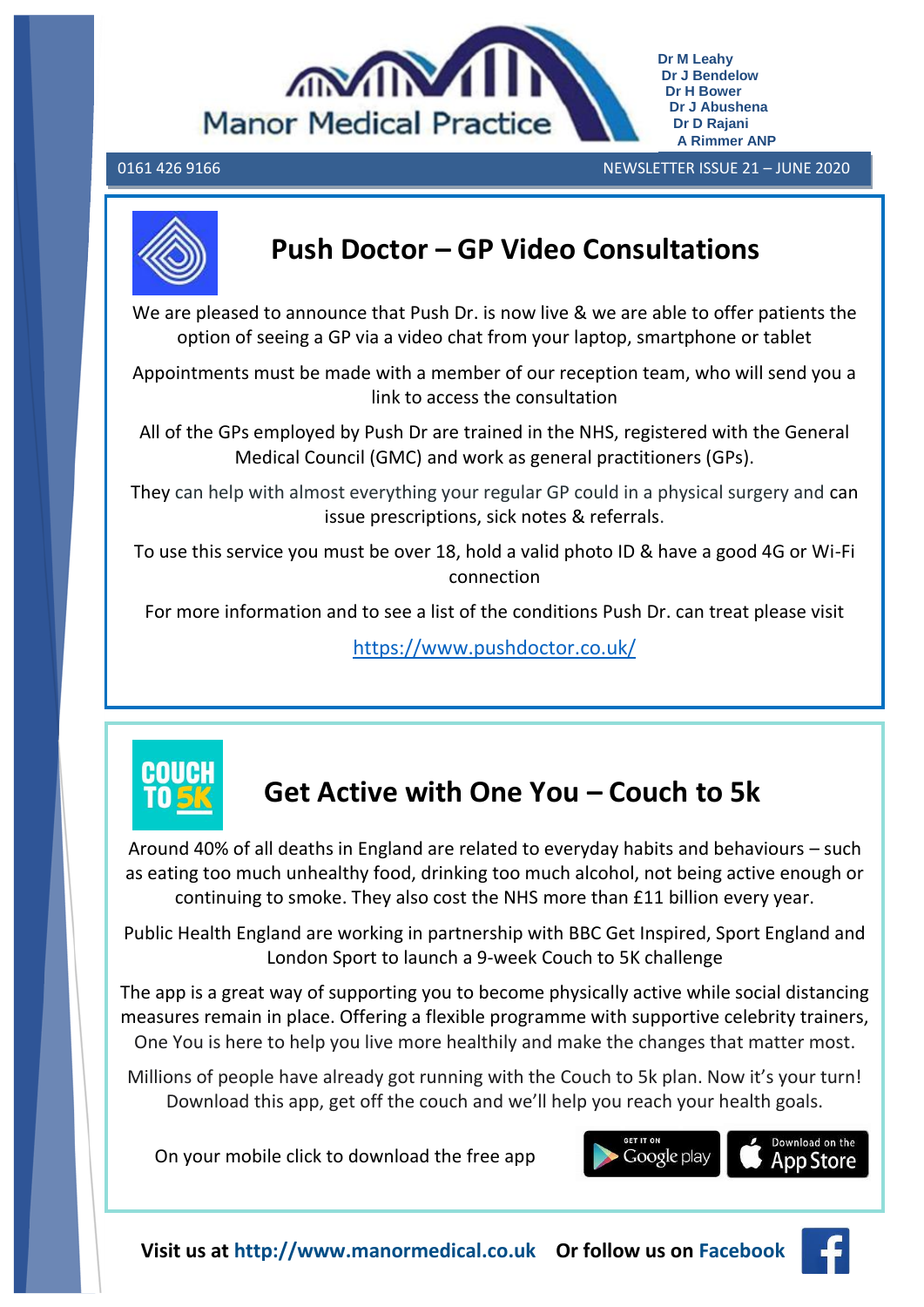

**Dr M Leahy Dr J Bendelow Dr H Bower Dr J Abushena Dr D Rajani A Rimmer ANP**

#### A message from Stockport Dementia Care Training

#### To carers of people with Dementia

#### **Coronavirus and Dementia**

We are offering a telephone helpline for people living with dementia and their carers. The helpline will provide advice about supporting people with dementia at this difficult time.

Our number is 07990 777175 email: stockportdementiacaretraining@nhs.net

We will be open Tuesday's and Wednesday's from 9am to 1pm, and Thursday's from 3pm to 6 30pm

caring role, carers should ring Adult Social Care on 0161



#### **New emotional health, wellbeing and mental health services in Stockport**

Stockport Council and Stockport NHS CCG have launched 3 new emotional health, wellbeing and mental health services, which are available to residents of Stockport.

These services are;

**1. The Big White Wall** - [www.bigwhitewall.com/](http://www.bigwhitewall.com/?fbclid=IwAR14PWDSU9Mi0aQDqT_RAAvK62knwo337X619vP4AC1ZXsML83moenou7wI) offering anonymous, 24/7 support through a digital service, peer support for anyone over the age of 16 and support from trained clinicians . As well as a range of helpful tools and resources.

## 0161 426 9166 NEWSLETTER ISSUE 21 – JUNE 2020

# **Kooth**

Offering counselling, information, and forums for children and young people.

Kooth is a FREE, anonymous, confidential & safe, online Wellbeing service.

The website provides access 365 days a year to counsellors who are available from: 12 noon-10pm Monday- Friday, and 6pm-10pm Saturday and Sunday.

Log on through mobile, laptop and tablet.

Their website address is: <https://www.kooth.com/>





## THREE NEW EMOTIONAL WELLBEING AND **MENTAL HEALTH SERVICES LAUNCHED FOR STOCKPORT RESIDENTS**

## STOCKPORT

**2**. The establishment of the new 24/7 **mental health helpline** (0800 138 7276) and (currently virtual) safe haven for anyone over the age of 18 in Stockport provided by the charity **Making Space**. Click [here](file://///AGMH2RESCIFS01.resources.greatermanchestercsu.nhs.uk/CIFS_StockportCCG_GPs/P88003/Shared/Legacy/Kate/WEBSITE/7406FD_Open%20Door%20A5%20Leaflet%202pp-low.pdf) for more information.

**NHS** 

**Pennine Care** 

**3**. An **Emotional Wellbeing Hub** providing information, advice, and guidance for anyone under the age of 25. Access through the Multi-Agency Safeguarding and Support Hub (MASSH) on 0161 217 6028. Available Mon - Thurs 8.30am-5pm & Friday 8.30am-4.30pm.

More information about looking after your health and wellbeing can also be found at: [http://www.stockport.gov.uk/wellbeingcoronavirus.](http://www.stockport.gov.uk/wellbeingcoronavirus?fbclid=IwAR1bTzkr122q2LkL-0Zfk-R3DsJ3WCNgCe8ISnBRl_8EzzWNyGzuLtmTGso)

Please do make use of these services if you feel they are relevant to you and share the information with your friends, family and neighbours locally.